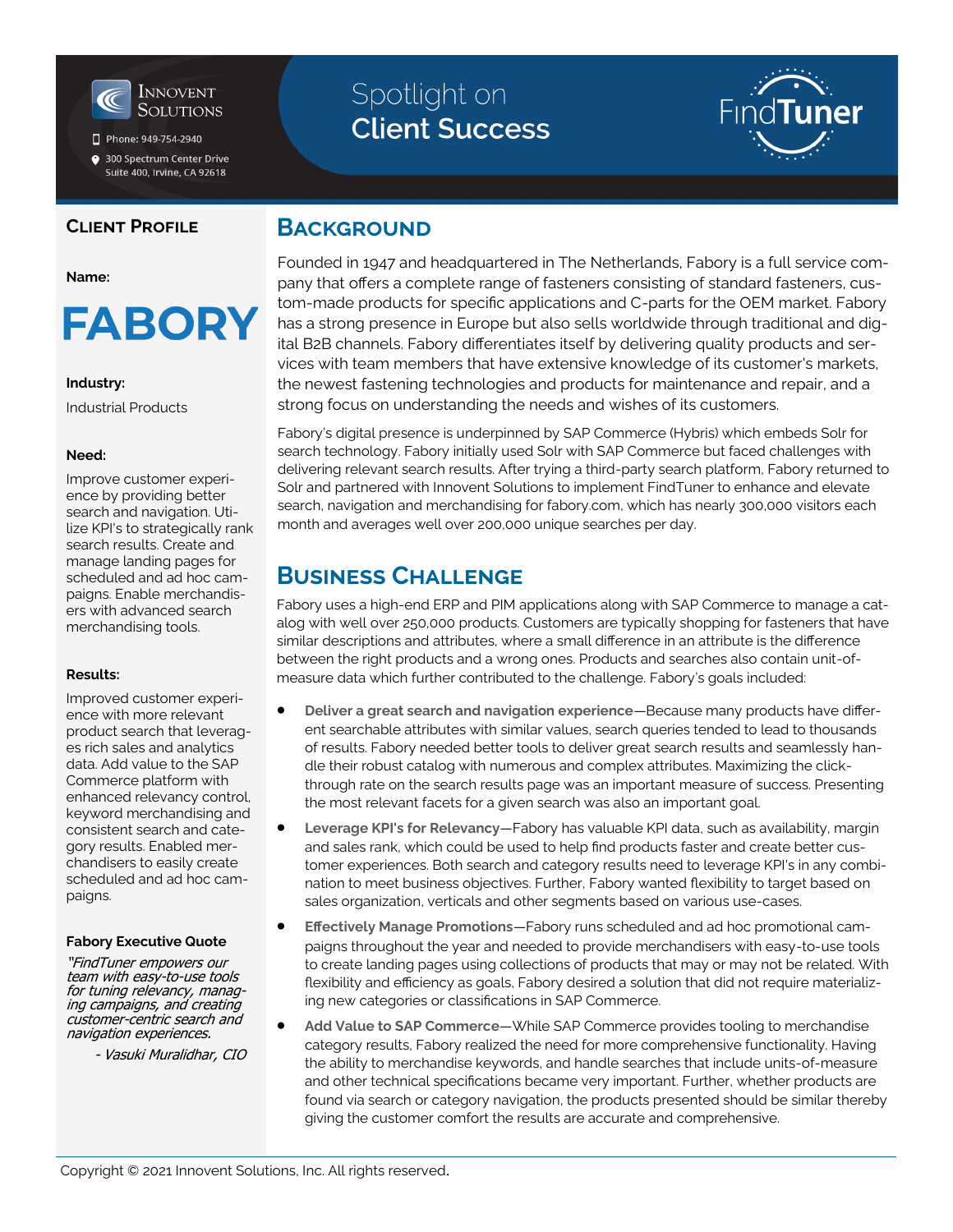## **Solutions**

Fabory partnered with Innovent Solutions to implement FindTuner with SAP Commerce. FindTuner enables merchandisers to plan, customize and optimize the way customers search and experience Fabory.com. Strategies are created to craft product promotions using KPI data and human-touch techniques, curate landing pages for the ideal customer experience, and provide search and category results that target the customer in ways that meet business objectives.

**Deliver a great search and navigation experience**—Using FindTuner, Fabory tunes and improves relevancy without having to modify Solr configuration. Fabory is empowered to deliver the most relevant facets based on a customer's search. As Richard Rijsterborgh, Senior E-commerce Manager explains, *"FindTuner helps us tune the relevance score and over time allows us to increasingly show the right results to our customers. The most relevant facets can be configured for any customer context. This allows us to create easy navigations and even a guided search."*

**Leverage KPI's for Relevancy**—Using FindTuner's AutoTune Algorithms, Fabory meets business objectives with strategies that boost products based on any combination of sales performance, margin, product availability and other metrics. In support of B2B needs, Fabory boosts customer-specific products and layers additional boost algorithms depending on sales organization.

**Effectively Manage Promotions**—Fabory can easily create and manage scheduled promotions including Deal of the week, Monthly Sales, Black Friday, Cyber Monday, Fabory Days, and Back to Work. Rijsterborgh further highlights *"With FindTuner, we empower merchandisers to quickly create specific landing pages. This makes creation and changes in our campaigns very flexible. As good promotions cannot always be planned and scheduled in advance with the PIM team, it's essential that merchandisers can make last-minute changes in a user-friendly tool."*

**Add Value to SAP Commerce**—FindTuner gives Fabory the ability to target customers with any combination of a keyword, browse-path and context including segments, profiles and location. FindTuner's powerful Query Rewrite feature provides all the necessary capabilities to gracefully handle unitof-measure and product specification queries. Customer experience is improved by providing search and category results that are coordinated to have similar outcomes.

# **The Results**

Customer experience has been greatly improved with more relevant product search that leverages rich KPI data to match the customer's intent and Fabory's business objectives.

*"FindTuner empowers our team with easy-to-use tools for tuning relevancy, managing campaigns, and creating a customer-centric search and navigation experiences"* stated Vasuki Muralidhar, CIO at Fabory.

Fabory is enjoying the added value of FindTuner with SAP Commerce through enhanced relevancy control, keyword merchandising and consistent search and category results. Merchandisers are empowered to easily create scheduled and ad hoc campaigns.